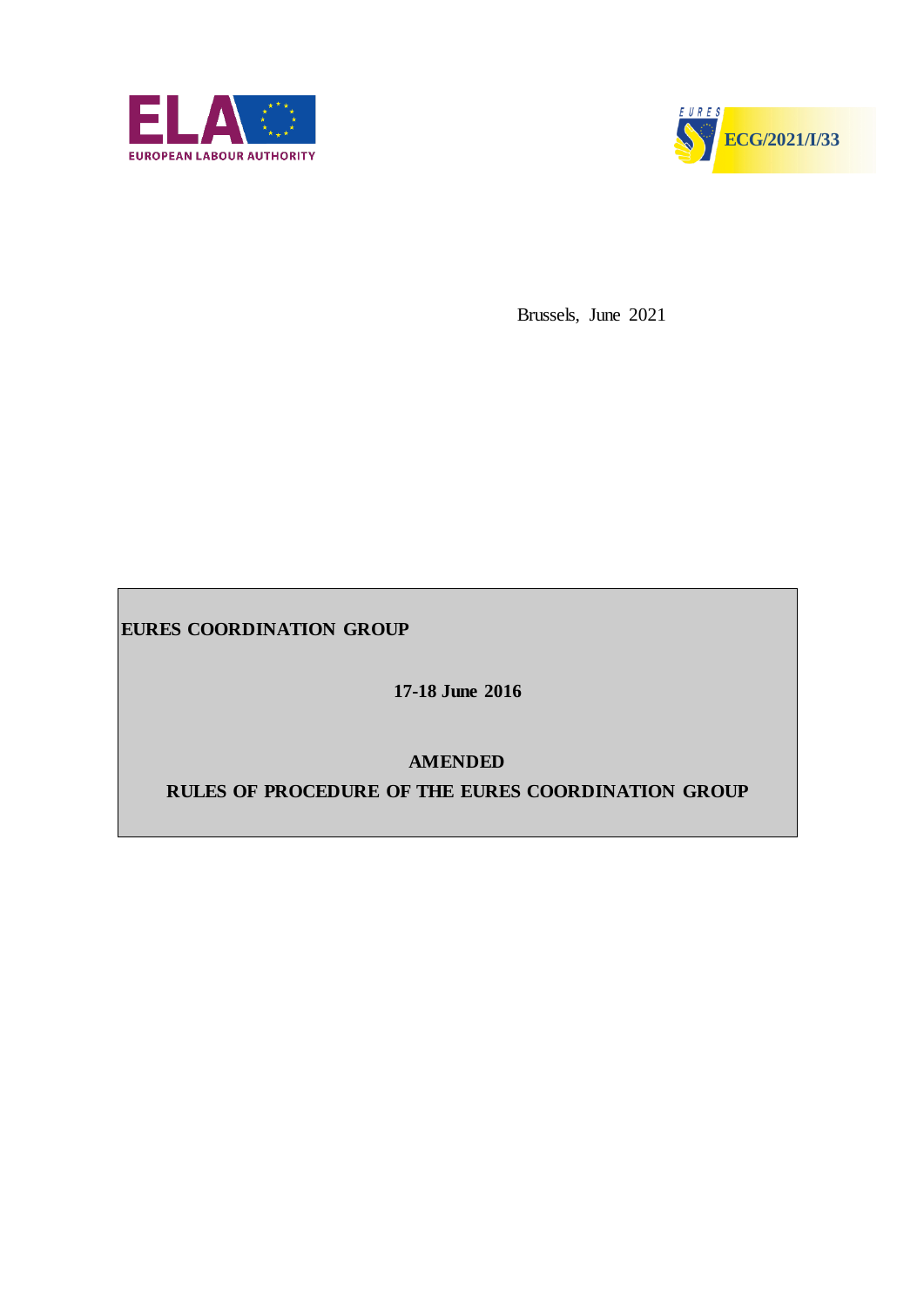# RULES OF PROCEDURE FOR THE EURES COORDINATION GROUP

The Members of the EURES Coordination Group, hereafter ECG,

Having regard to Regulation (EU) 2016/589 of the European Parliament and of the Council of 13 April 2016 on a European network of employment services (EURES), workers' access to mobility services and the further integration of labour markets and amending Regulations (EU) No 492/2011 and (EU) No 1296/2013 and in particular Article 14 thereof as amended by Regulation (EU) 2019/1149 establishing the European Labour Authority,

# HAVE ADOPTED THE FOLLOWING RULES OF PROCEDURE:

# *Point 1 Convening a meeting*

- 1. Meetings of the ECG are convened by the Chair, the Head of the European Coordination Office (ECO), either on its own initiative, or at the request of a simple majority of members of this group.
- 2. The ECG shall meet at least twice a year.

 $\overline{a}$ 

- 3. The regular meetings of the ECG shall take place in Bratislava<sup>1</sup>, unless a Member State offers to organise the meeting, for instance in connection with the presidency of the Council of the European Union. Meetings may also be organised in online format.
- 4. Ad-hoc meetings of the ECG may take place outside Bratislava.

### *Point 2 Agenda*

- 1. The Chair shall draw up the agenda, after having consulted the ECG representatives and the representatives of the European social partners on the topics they would like to address at the meeting, in particular for topics for mutual learning.
- 2. Following the working methods of the ECG established in document ECG/2016/I/4, the agenda shall make a distinction between:
	- (a) Points for decision making such as on the functioning of the ECG, its meetings and the mandates of working groups
	- (b) Points for coordination such as on services, communication activities or data collection;

<sup>&</sup>lt;sup>1</sup> Following the move of the European Labour Authority to Bratislava and setting up appropriate meeting room facilities. During this transitional period, meetings may also be organised in Brussels.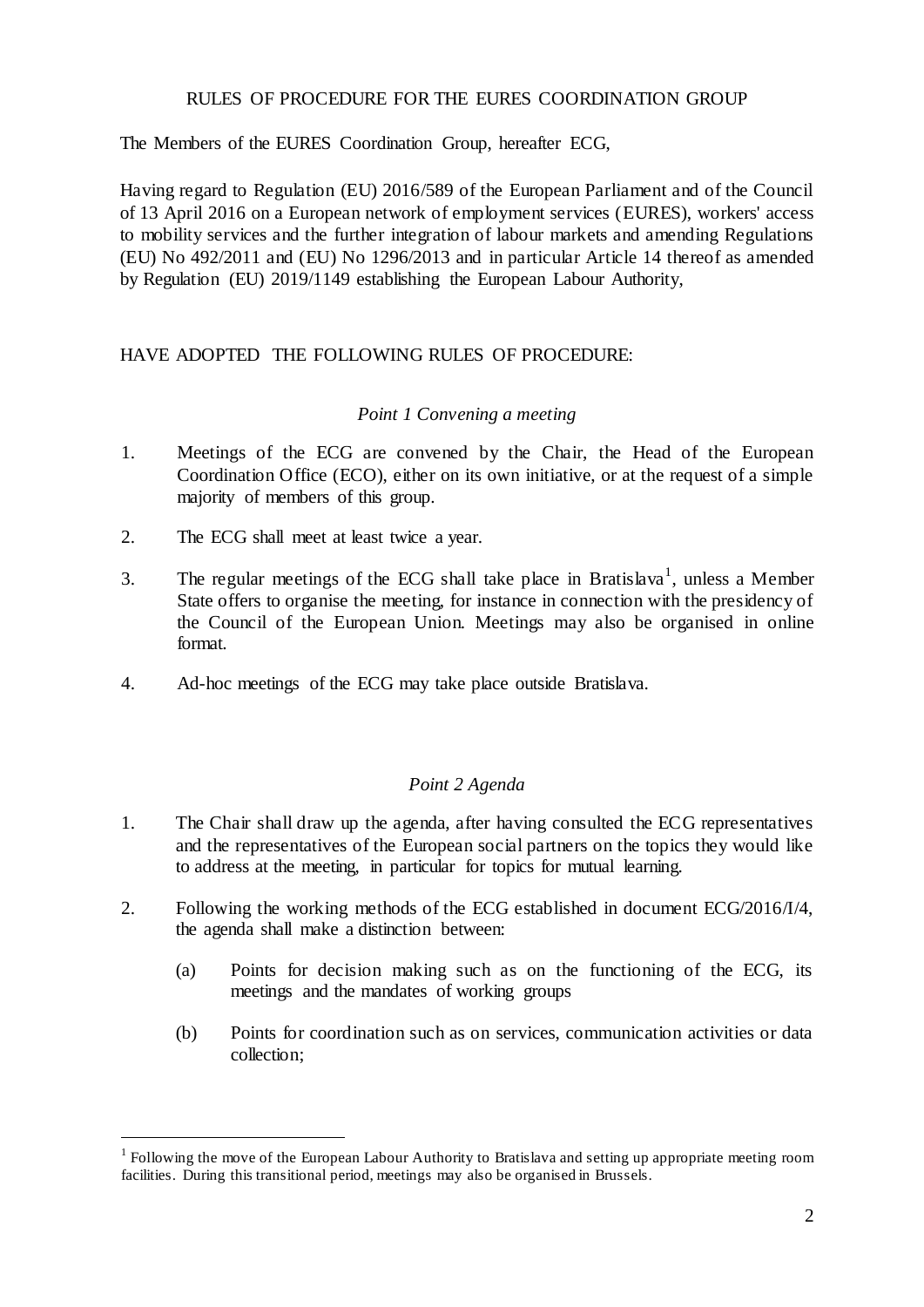- (c) Points for consultation such as on the preparation of contents of implementing acts;
- (d) Points for mutual learning such as on exchange of best practices;
- (e) Other points relevant for the functioning of the EURES network including cooperation with the PES network established by Decision No 573/2014/EU (hereafter the PES network) and representatives of social partners.

# *Point 3 Documentation to be submitted to the members*

- 1. The Chair shall submit the invitation and the draft agenda well in advance of the meeting and no later than forty calendar days before the date of the meeting.
- 2. The chair shall submit the documents relating to points for decision making and consultation in advance of the meeting, and no later than twenty calendar days before the date of the meeting.
- 3. Other documents related to the meeting shall, as far as possible, be submitted within the same time-limit referred to under paragraph 2.
- 4. The same time-limits will be applicable for ad-hoc ECG meetings.

# *Point 4 Representation*

- 1. The participation at ECG meetings is based on one representative per National Coordination Office (the NCO) and the European Commission.
- 2. The representative of the NCO may delegate participation in a meeting to another person, having duly informed the Chair.
- 3. A maximum of four representatives (two representing employers and two representing workers) of the European social partners shall be considered observers of the ECG and shall be invited to attend each meeting.
- 4. Representatives/a liaison representative of the PES network shall be invited by the Chair as observer(s).
- 5. With the Chair's permission, the delegations may be accompanied by an additional representative of the EURES national network or another expert, if appropriate depending on the nature of the agenda.
- 6. Within a reasonable time and no later than five calendar days before the date of a meeting, the following information shall be communicated to the Chair:
	- (a) the composition of each delegation;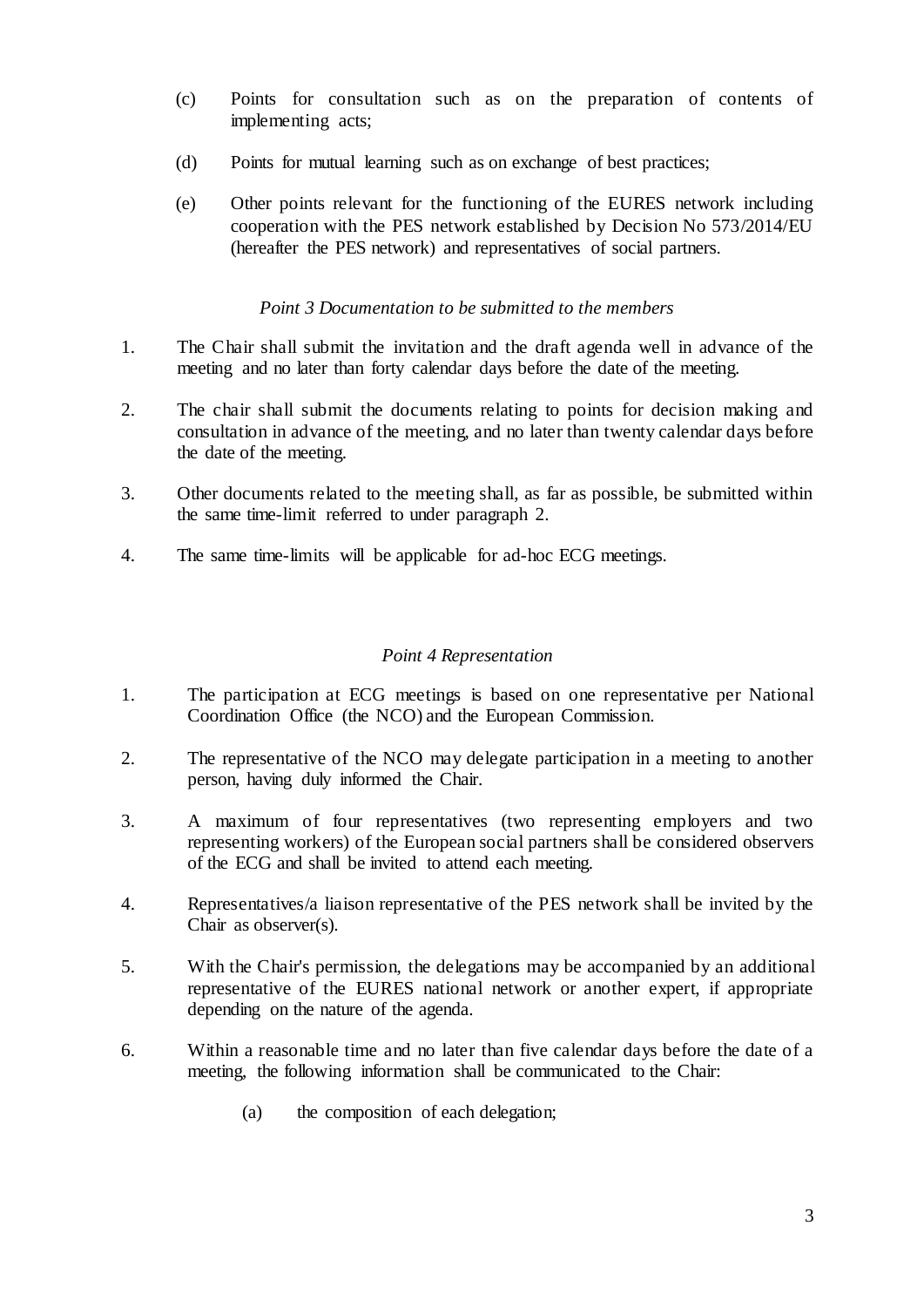- (b) the names and functions of additional representatives or other experts accompanying the delegations and the reasons for which their presence is required.
- 7. The reimbursement of travel expenses by the European Labour Authority shall be paid in accordance with the applicable rules, subject to budgetary funds provided for this purpose. The travel expenses shall not cover accommodation or daily allowances. The reimbursement of travel expenses shall be done on the basis of one person per delegation.

Any exception to these rules must be authorised by the chair in advance of the meeting.

8. A delegation may represent a maximum of one other ECG representative for the purpose of taking a position on the points for decision making, coordination and consultation. The latter shall inform the Chair of this before the meeting.

# *Point 5 Working groups*

- 1. In agreement with the Chair, the ECG may create working groups to examine particular issues and for a specific period of time. The working groups shall be chaired by a representative of the ECO or by an ECG representative.
- 2. The ECG shall agree on a mandate for working groups and their duration. The working groups shall report back to the ECG.

### *Point 6 Decision-making*

- 1. The ECG shall take decisions by simple majority of the total number of Member States, the Commission and the European Labour Authority on the points for decision making, coordination and consultation.
- 2. If necessary, the ECG's decision, opinion or recommendation on a specific point may be delivered via a written procedure. To this end, the ECO sends the ECG members the document(s) on which the group is being consulted. The absence of reply within the established deadline will be considered as tacit agreement. The time limit to reply shall not be shorter than 16 calendar days.
- 3. However, if a simple majority of its members asks for the question to be examined at an ECG meeting, the written procedure shall be terminated without result and the Chair shall put the question in the agenda of the next ECG meeting.

### *Point 7 Third parties and experts*

1. The representatives of the National Coordination Offices of EFTA/EEA countries shall be invited to attend the meetings of the ECG, in accordance with respectively the Agreement on the European Economic Area and the Agreement between the European Community and its Member States, of the one part, and the Swiss Confederation, of the other, on the free movement of persons.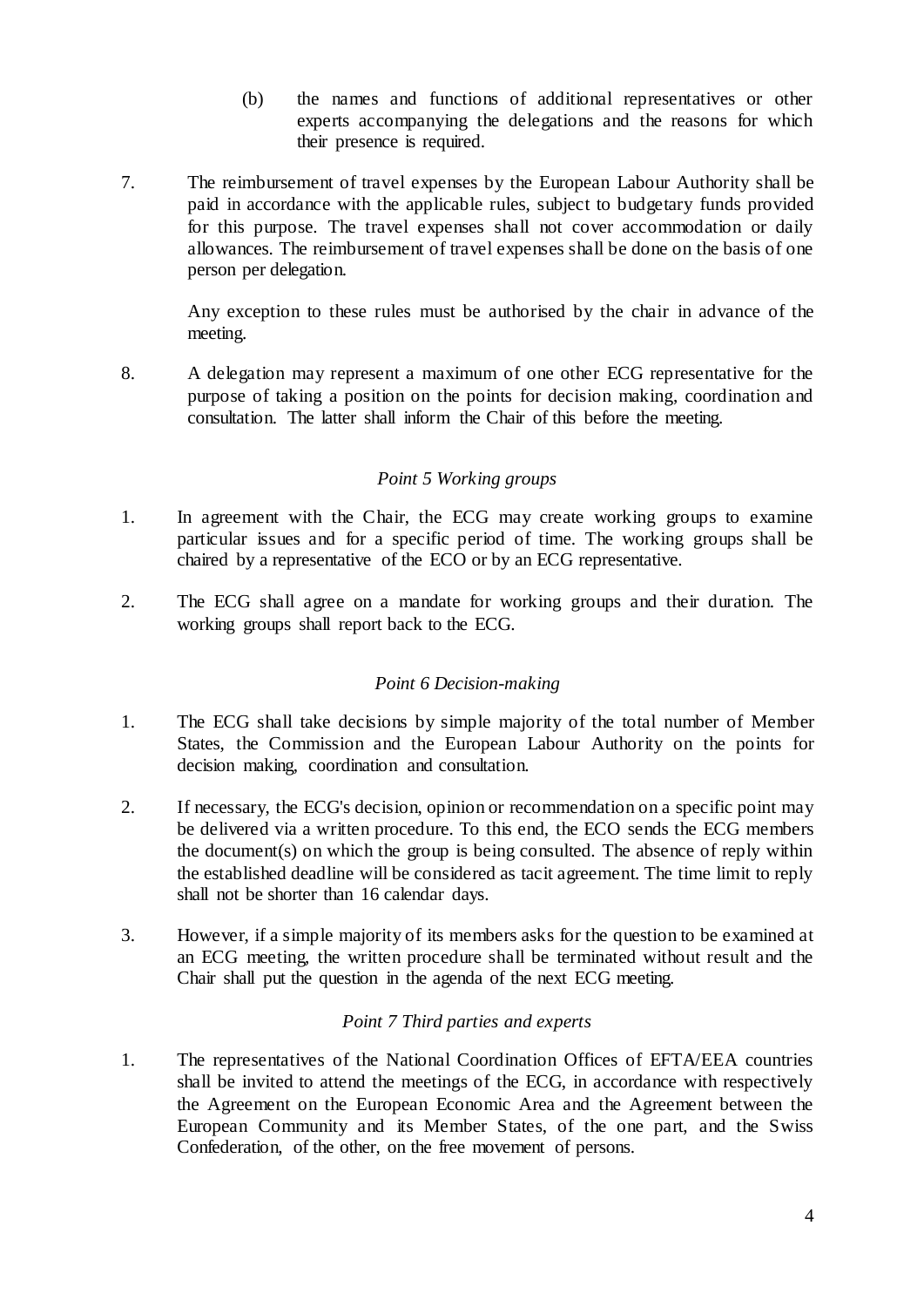These representatives will participate in the meetings in accordance with the respective Agreements.

- 2. Representatives of acceding countries shall be invited to attend the meetings of the Coordination groups from the date of signature of the Treaty of accession.
- 3. The ECG may decide to invite representatives of other third parties or other experts to talk on particular matters, on initiative of the Chair or at the request of a member of the group.

### *Point 8 Secretarial support*

- 1. The ECO shall provide secretarial support for the ECG and working groups meetings.
- 2. The NCO hosting an ad-hoc ECG meeting outside Bratislava shall assist the ECO with the secretarial support for the meeting.
- 3. The NCO whose ECG representative is chairing a working group shall assist the ECO with the secretarial support for the meeting.

#### *Point 9 Minutes of meetings*

- 1. The minutes of each ECG meeting shall be drawn up under the responsibility of the Chair.
- 2. The ECG and European social partners representatives shall have the right to ask for their position to be recorded in the minutes.
- 3. The Chair shall draw up an outcome report briefly describing each item on the agenda and the results. The outcome report shall not mention the individual position of representatives in the discussions unless requested by a member of the ECG.
- 4. The Chair shall submit the outcome report within ten calendar days and the minutes within thirty calendar days of the ECG meeting.

#### *Point 10 Transparency*

- 1. As concerns the group composition, the following data shall be published on the ELA website:
	- (a) the name of member organisations
	- (b) the name of observers
- 2. The ECO shall make available all relevant documents, including the agendas, the minutes and the participants' submissions on ELA website. Exceptions to publication shall only be foreseen where it is deemed that disclosure of a document would